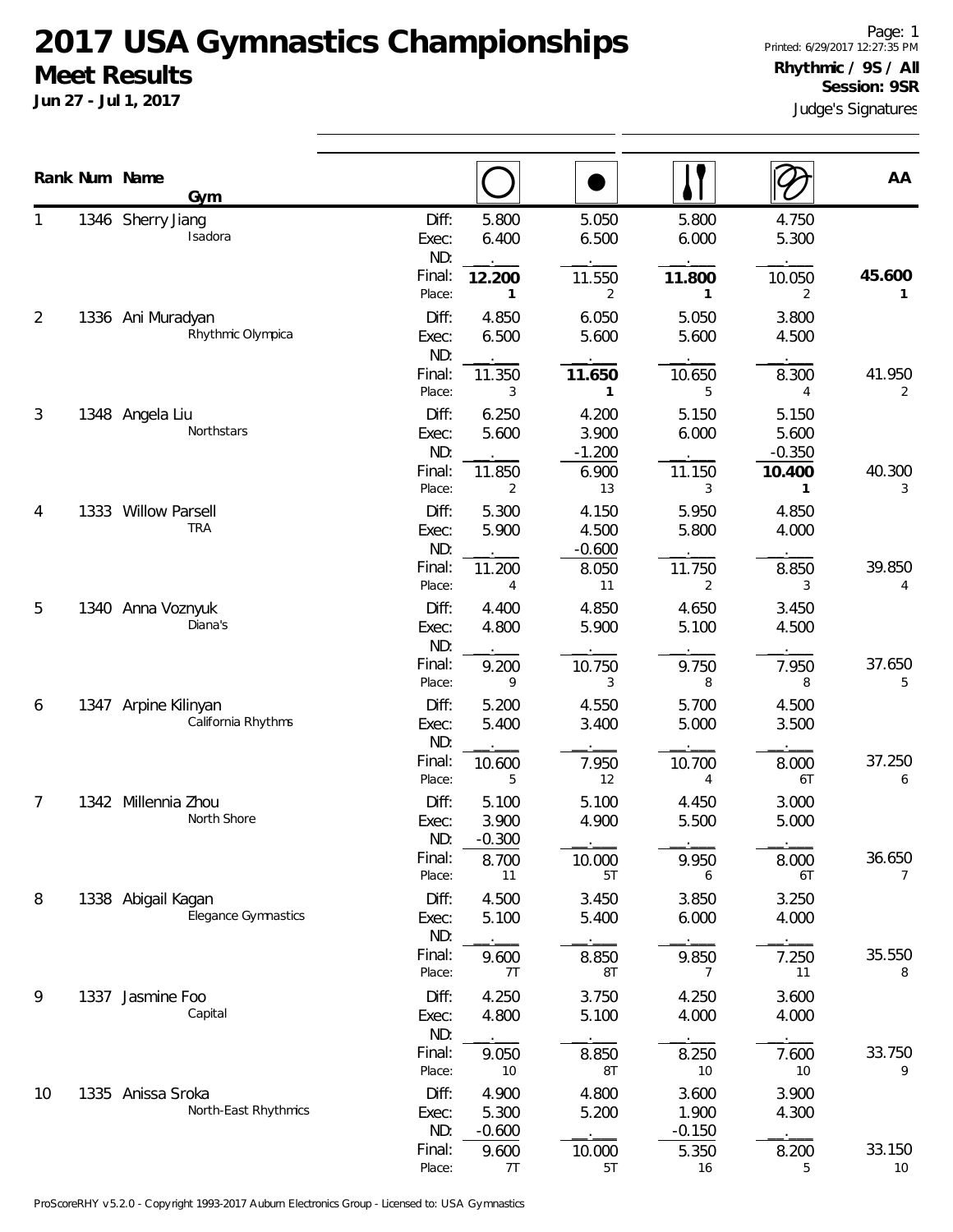|    |      | Rank Num Name<br>Gym                  |                                           |                                           |                                           |                                           |                                           | AA           |
|----|------|---------------------------------------|-------------------------------------------|-------------------------------------------|-------------------------------------------|-------------------------------------------|-------------------------------------------|--------------|
| 11 |      | 1334 Angie Astakhova<br>Nova          | Diff:<br>Exec:<br>ND:<br>Final:<br>Place: | 4.700<br>5.400<br>10.100<br>6             | 4.050<br>4.100<br>8.150<br>10             | 3.700<br>4.300<br>$-0.300$<br>7.700<br>11 | 2.850<br>3.800<br>$-0.300$<br>6.350<br>13 | 32.300<br>11 |
| 12 |      | 1345 Viara Petkova<br>North Shore     | Diff:<br>Exec:<br>ND:<br>Final:<br>Place: | 4.350<br>3.600<br>$-0.300$<br>7.650<br>13 | 4.550<br>4.600<br>9.150<br>7              | 3.950<br>2.700<br>6.650<br>12             | 2.250<br>4.500<br>6.750<br>12             | 30.200<br>12 |
| 13 |      | 1344 Valentina Sola<br><b>VIDA</b>    | Diff:<br>Exec:<br>ND:<br>Final:<br>Place: | 3.550<br>4.400<br>$-0.600$<br>7.350<br>14 | 4.850<br>5.600<br>$-0.100$<br>10.350<br>4 | 3.400<br>2.100<br>5.500<br>15             | 2.500<br>2.700<br>$-0.300$<br>4.900<br>15 | 28.100<br>13 |
| 14 |      | 1343 Asca Akiyama<br>Isadora          | Diff:<br>Exec:<br>ND:<br>Final:<br>Place: | 4.400<br>4.100<br>$-0.300$<br>8.200<br>12 | 3.700<br>2.100<br>5.800<br>15             | 3.600<br>2.800<br>$-0.300$<br>6.100<br>13 | 3.200<br>4.500<br>7.700<br>9              | 27.800<br>14 |
| 15 | 1339 | Polina Cherepanova<br>North Shore     | Diff:<br>Exec:<br>ND:<br>Final:<br>Place: | 3.400<br>2.800<br>$-0.600$<br>5.600<br>15 | 3.150<br>3.300<br>$-0.300$<br>6.150<br>14 | 4.250<br>5.000<br>9.250<br>9              | 2.350<br>2.200<br>4.550<br>16             | 25.550<br>15 |
| 16 |      | 1341 Susan Ramkissoon<br>Rhythmic Art | Diff:<br>Exec:<br>ND:<br>Final:<br>Place: | 1.700<br>2.300<br>4.000<br>16             | 2.050<br>3.300<br>5.350<br>16             | 1.850<br>3.800<br>5.650<br>14             | 1.750<br>3.700<br>5.450<br>14             | 20.450<br>16 |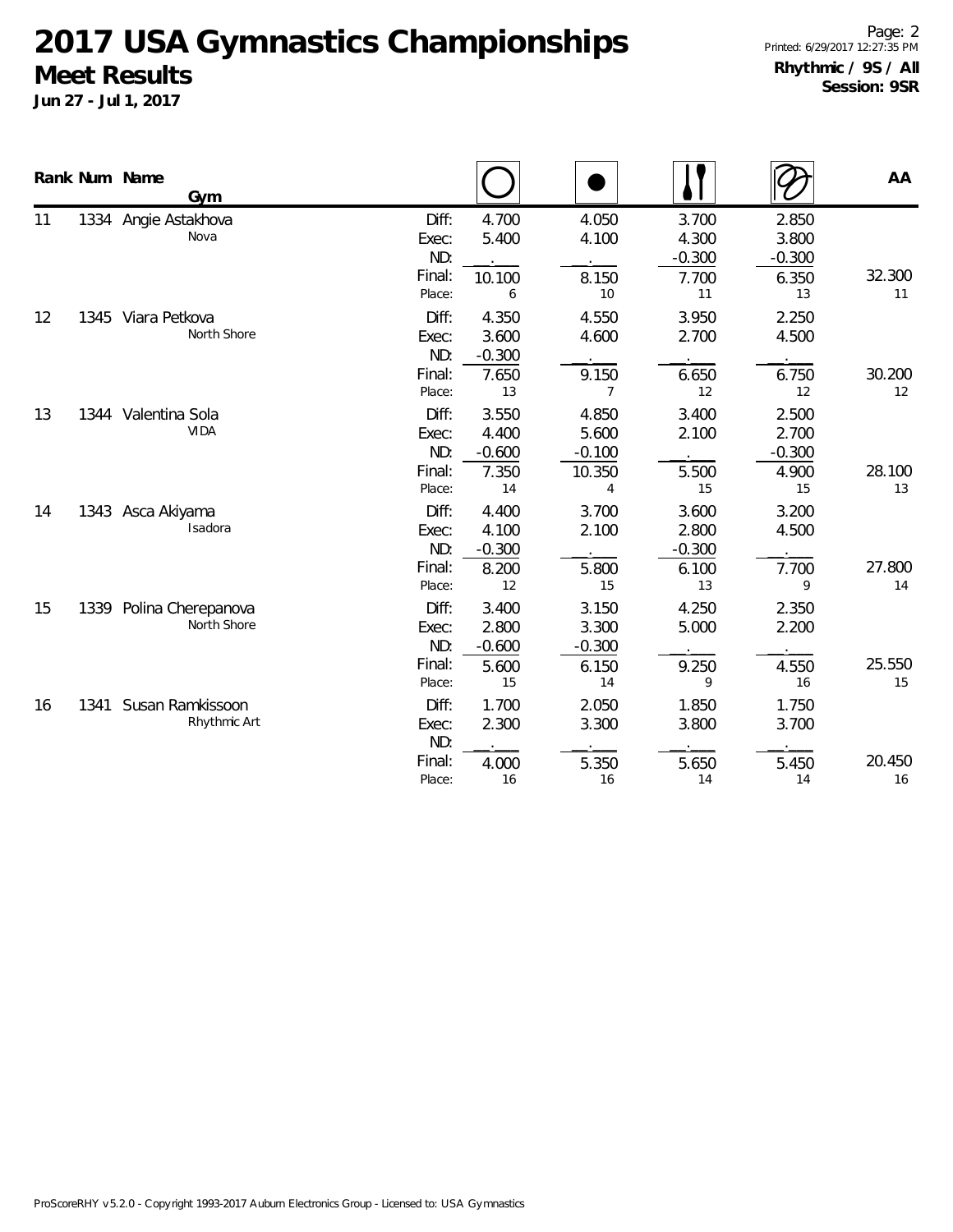|    |      | Rank Num Name<br><b>Gym</b>                      |                       |                |                            |                            |                            | AA                       |
|----|------|--------------------------------------------------|-----------------------|----------------|----------------------------|----------------------------|----------------------------|--------------------------|
| 1  |      | 1320 Elvira Belyanova<br>Prestige                | Diff:<br>Exec:<br>ND: | 6.500<br>6.500 | 5.700<br>6.500             | 6.150<br>6.800             | 5.550<br>7.200             |                          |
|    |      |                                                  | Final:<br>Place:      | 13.000<br>1    | 12.200<br>1                | 12.950<br>2                | 12.750<br>$\mathbf{1}$     | 50.900<br>1              |
| 2  | 1324 | Daria Gittsovich<br>Twin Cities Rhythmic         | Diff:<br>Exec:<br>ND: | 5.150<br>7.200 | 5.100<br>7.000             | 6.050<br>7.600             | 5.700<br>6.300             |                          |
|    |      |                                                  | Final:<br>Place:      | 12.350<br>2    | 12.100<br>2                | 13.650<br>1                | 12.000<br>2                | 50.100<br>$\overline{2}$ |
| 3  |      | 1330 Helen Xu<br>Emerald City                    | Diff:<br>Exec:<br>ND: | 5.950<br>6.000 | 5.100<br>6.800             | 5.550<br>7.000             | 4.300<br>4.900             |                          |
|    |      |                                                  | Final:<br>Place:      | 11.950<br>3    | 11.900<br>$\overline{4}$   | 12.550<br>3                | 9.200<br>7                 | 45.600<br>3              |
| 4  | 1328 | Elizabet Ivanova<br>Emerald City                 | Diff:<br>Exec:<br>ND: | 5.450<br>6.400 | 4.900<br>6.500             | 5.300<br>5.900<br>$-0.200$ | 3.800<br>5.900             |                          |
|    |      |                                                  | Final:<br>Place:      | 11.850<br>5    | 11.400<br>6                | 11.000<br>9                | 9.700<br>5                 | 43.950<br>4              |
| 5  | 1327 | Michelle Shvedov<br>Rhythmic Olympica            | Diff:<br>Exec:<br>ND: | 5.650<br>6.100 | 6.000<br>6.100<br>$-0.100$ | 5.850<br>5.400             | 4.550<br>4.100             |                          |
|    |      |                                                  | Final:<br>Place:      | 11.750<br>6T   | 12.000<br>3                | 11.250<br>7                | 8.650<br>10                | 43.650<br>5              |
| 6  | 1323 | Emily Lin<br>Vitrychenko                         | Diff:<br>Exec:<br>ND: | 5.500<br>6.100 | 4.250<br>5.800             | 5.450<br>6.700             | 3.800<br>6.000             |                          |
|    |      |                                                  | Final:<br>Place:      | 11.600<br>8    | 10.050<br>8T               | 12.150<br>4                | 9.800<br>4                 | 43.600<br>6              |
| 7  | 1329 | <b>Haley Lane</b><br>Rhythmic Ribbon TX          | Diff:<br>Exec:<br>ND: | 5.050<br>6.100 | 4.200<br>5.600             | 4.550<br>6.100             | 4.800<br>6.000             |                          |
|    |      |                                                  | Final:<br>Place:      | 11.150<br>9    | 9.800<br>11                | 10.650<br>11               | 10.800<br>3                | 42.400<br>$\overline{7}$ |
| 8  |      | 1332 Brittaney Jin<br><b>Integrity Rhythmics</b> | Diff:<br>Exec:<br>ND: | 5.750<br>6.000 | 4.650<br>5.400             | 5.400<br>6.600             | 4.000<br>4.700<br>$-0.300$ |                          |
|    |      |                                                  | Final:<br>Place:      | 11.750<br>6T   | 10.050<br>8T               | 12.000<br>5                | 8.400<br>12                | 42.200<br>8              |
| 9  |      | 1331 Aleksandra Sklioutovskaya-<br>Princeton Gym | Diff:<br>Exec:<br>ND: | 5.500<br>5.100 | 4.250<br>5.700             | 5.000<br>6.600             | 4.450<br>4.400<br>$-0.050$ |                          |
|    |      |                                                  | Final:<br>Place:      | 10.600<br>11   | 9.950<br>10                | 11.600<br>6                | 8.800<br>9                 | 40.950<br>9              |
| 10 |      | 1325 Chloe Zhong<br>San Diego Rhythms            | Diff:<br>Exec:<br>ND: | 5.900<br>6.000 | 4.150<br>4.700             | 5.900<br>5.800<br>$-0.600$ | 3.800<br>5.200             |                          |
|    |      |                                                  | Final:<br>Place:      | 11.900<br>4    | 8.850<br>13                | 11.100<br>8                | 9.000<br>8                 | 40.850<br>10             |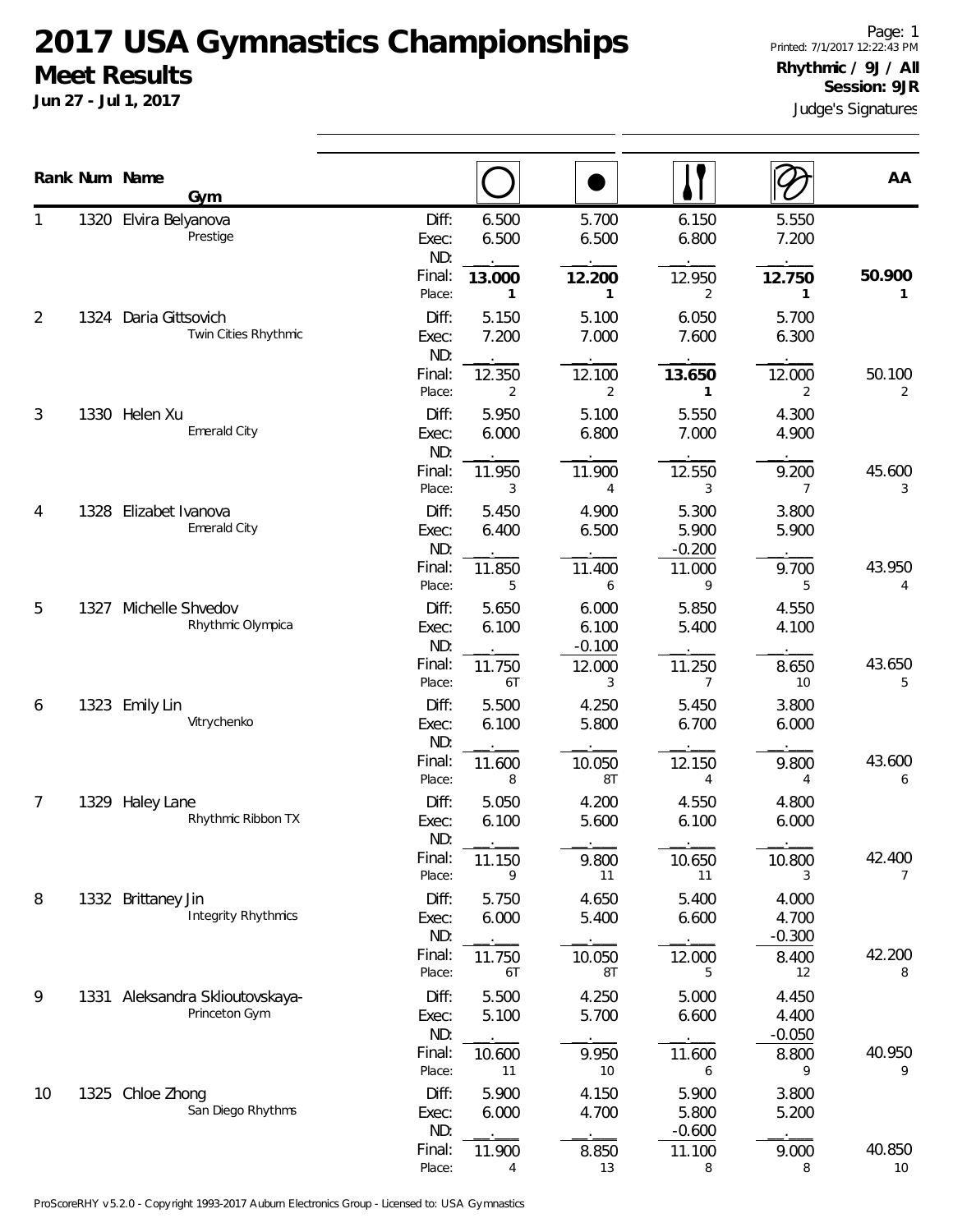|    |      | Rank Num Name<br>Gym                |                                           |                                                 |                               |                                |                                                | AA                 |
|----|------|-------------------------------------|-------------------------------------------|-------------------------------------------------|-------------------------------|--------------------------------|------------------------------------------------|--------------------|
| 11 | 1322 | Jasmine Wong<br>Rhythmic Dreams     | Diff:<br>Exec:<br>ND:<br>Final:<br>Place: | 5.250<br>3.700<br>$-0.300$<br>8.650             | 5.050<br>6.600<br>11.650      | 5.100<br>5.700<br>10.800<br>10 | 3.900<br>5.700<br>9.600                        | 40.700             |
| 12 | 1321 | Amy Shneyderman<br>Isadora          | Diff:<br>Exec:<br>ND:<br>Final:<br>Place: | 13<br>4.000<br>5.100<br>$-0.050$<br>9.050<br>12 | 5<br>4.750<br>5.900<br>10.650 | 4.000<br>5.600<br>9.600<br>12  | 6<br>3.600<br>4.900<br>$-0.050$<br>8.450<br>11 | 11<br>37.750<br>12 |
| 13 | 1326 | Baifan Zhou<br>North-East Rhythmics | Diff:<br>Exec:<br>ND:<br>Final:<br>Place: | 5.500<br>5.300<br>10.800<br>10                  | 3.450<br>5.700<br>9.150<br>12 | 3.950<br>5.100<br>9.050<br>13  | 3.500<br>4.700<br>8.200<br>13                  | 37.200<br>13       |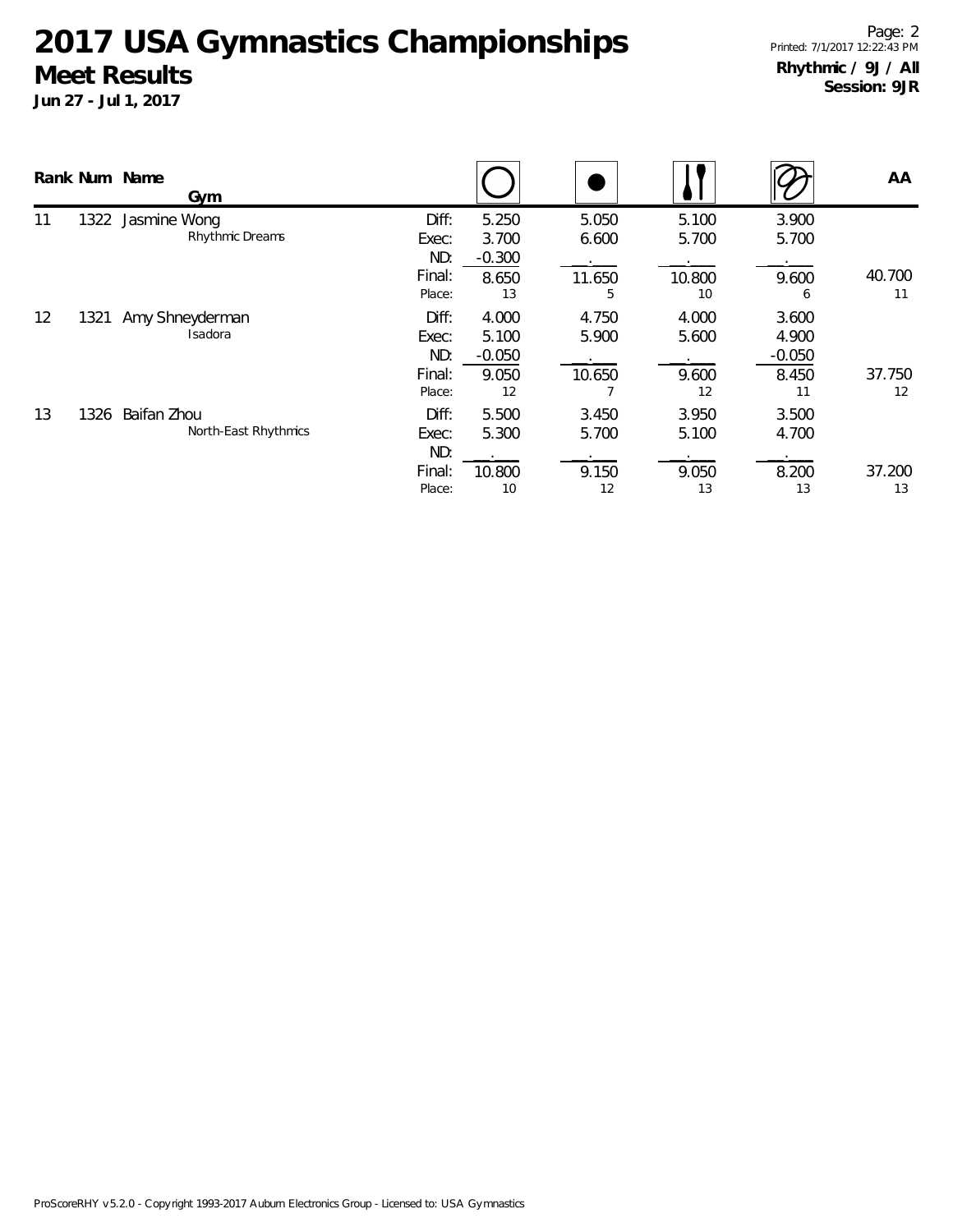**Jun 27 - Jul 1, 2017**

Page: 1 Printed: 7/1/2017 11:02:41 AM **Rhythmic / All Levels / All Ages Session: 9HP**

Judge's Signatures

|                |      | Rank Num Name<br>Gym                        |                                                     |                                            |                                            |                                            |                                         | AA                       |
|----------------|------|---------------------------------------------|-----------------------------------------------------|--------------------------------------------|--------------------------------------------|--------------------------------------------|-----------------------------------------|--------------------------|
| 1              |      | 1319 Elizabeth Birov<br>GRACE               | Diff:<br>Exec:<br>ND:<br>Final:<br>Place:           | 6.300<br>6.900<br>$-0.050$<br>13.150<br>1T | 4.900<br>5.900<br>$-0.050$<br>10.750<br>9  | 5.450<br>6.500<br>11.950<br>3              | 5.450<br>7.500<br>12.950<br>1           | 48.800<br>1              |
| $\overline{2}$ | 1318 | Lisa Gerasimova<br>Isadora                  | Diff:<br>Exec:<br>ND:<br>Final:                     | 6.350<br>6.800<br>13.150                   | 5.300<br>7.100<br>12.400                   | 4.700<br>6.400<br>11.100                   | 5.050<br>6.900<br>11.950                | 48.600                   |
| 3              |      | 1312 Anastasia Vasilyeva<br>Philly Rhythmic | Place:<br>Diff:<br>Exec:<br>ND:                     | 1T<br>5.450<br>6.700                       | $\overline{2}$<br>3.850<br>6.600           | 8<br>5.300<br>6.400                        | 3<br>5.400<br>7.200                     | 2                        |
| 4              |      | 1316 Darya Cherepanova<br>Philly Rhythmic   | Final:<br>Place:<br>Diff:<br>Exec:<br>ND:<br>Final: | 12.150<br>4T<br>5.750<br>6.200<br>11.950   | 10.450<br>11<br>4.450<br>6.700<br>11.150   | 11.700<br>4<br>5.150<br>7.000<br>12.150    | 12.600<br>2<br>4.500<br>6.400<br>10.900 | 46.900<br>3<br>46.150    |
| 5              |      | 1302 Ekaterina Balycheva<br><b>TRA</b>      | Place:<br>Diff:<br>Exec:<br>ND:<br>Final:           | 6<br>5.950<br>6.600<br>12.550              | 6<br>4.500<br>6.100<br>10.600              | $\overline{2}$<br>5.600<br>5.800<br>11.400 | 7<br>4.950<br>6.100<br>11.050           | 4<br>45.600              |
| 6              |      | 1306 Madeleine Avila<br>Vitrychenko         | Place:<br>Diff:<br>Exec:<br>ND:<br>Final:           | 3<br>5.500<br>5.400<br>10.900              | 10<br>4.650<br>6.300<br>$-0.050$<br>10.900 | 6<br>5.450<br>6.800<br>12.250              | 5<br>4.150<br>6.600<br>10.750           | 5<br>44.800              |
| 7              |      | 1307 Jessica Huang<br>North Shore           | Place:<br>Diff:<br>Exec:<br>ND:<br>Final:           | 12<br>6.050<br>6.400<br>$-0.300$<br>12.150 | 8<br>5.550<br>7.200<br>$-0.100$<br>12.650  | 1<br>4.250<br>6.500<br>10.750              | 9<br>3.450<br>5.600<br>9.050            | 6<br>44.600              |
| 8              |      | 1309 Hana Starkman<br>Rhythmic Art          | Place:<br>Diff:<br>Exec:<br>ND:<br>Final:           | 4T<br>5.200<br>6.700<br>11.900             | 1<br>3.850<br>6.000<br>9.850               | <b>10T</b><br>5.200<br>5.800<br>11.000     | 15<br>4.650<br>6.200<br>10.850          | $\overline{7}$<br>43.600 |
| 9              |      | 1310 Allison Labutin<br>Liberty Academy     | Place:<br>Diff:<br>Exec:<br>ND:<br>Final:           | 7<br>3.750<br>7.200<br>10.950              | 14<br>4.750<br>6.900<br>11.650             | 9<br>4.000<br>5.700<br>9.700               | 8<br>4.100<br>6.900<br>11.000           | 8<br>43.300              |
| 10             |      | 1314 Patricija Ivanauskaite<br>North Shore  | Place:<br>Diff:<br>Exec:<br>ND:<br>Final:           | 11<br>5.250<br>5.600<br>10.850             | 3<br>5.150<br>6.400<br>11.550              | 14<br>4.400<br>5.600<br>10.000             | 6<br>4.100<br>6.100<br>10.200           | 9<br>42.600              |
|                |      |                                             | Place:                                              | 13                                         | 4                                          | 13                                         | 10                                      | 10                       |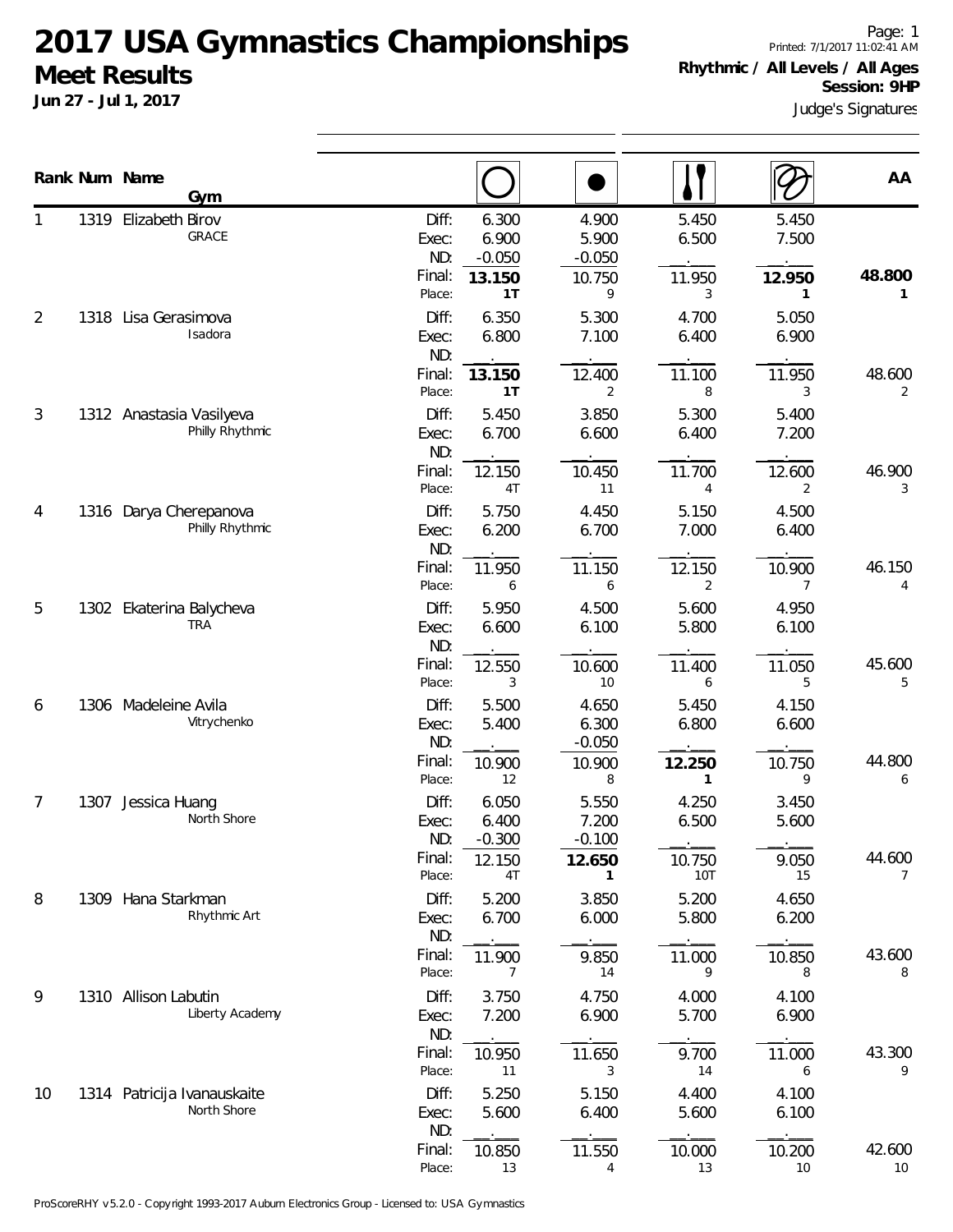|    |      | Rank Num Name<br>Gym                           |                                                     |                                |                            |                            | AA           |
|----|------|------------------------------------------------|-----------------------------------------------------|--------------------------------|----------------------------|----------------------------|--------------|
| 11 | 1308 | Elena Wrinkle<br><b>TRA</b>                    | Diff:<br>5.700<br>5.700<br>Exec:<br>ND:<br>$-0.050$ | 4.600<br>5.100                 | 5.150<br>6.500             | 3.950<br>5.600             |              |
|    |      |                                                | Final:<br>11.350<br>Place:                          | 9.700<br>8<br>16               | 11.650<br>5                | 9.550<br>13                | 42.250<br>11 |
| 12 | 1303 | Neleh Kay<br>California Rhythms                | Diff:<br>4.150<br>6.500<br>Exec:<br>ND:             | 4.450<br>5.800<br>$-0.050$     | 4.350<br>4.600             | 4.600<br>6.600             |              |
|    |      |                                                | Final:<br>10.650<br>Place:                          | 10.200<br>14<br>13             | 8.950<br>17T               | 11.200<br>$\overline{4}$   | 41.000<br>12 |
| 13 | 1301 | Erica Foster<br><b>NWR</b>                     | Diff:<br>4.350<br>5.100<br>Exec:<br>ND:             | 4.500<br>6.700                 | 5.350<br>5.800             | 3.350<br>5.100             |              |
|    |      |                                                | Final:<br>9.450<br>Place:                           | 11.200<br>17<br>5              | 11.150<br>7                | 8.450<br>17                | 40.250<br>13 |
| 14 |      | 1304 Luna Safargaleeva<br><b>IK Gymnastics</b> | Diff:<br>4.600<br>6.700<br>Exec:<br>ND:<br>$-0.100$ | 4.400<br>5.500<br>$-0.150$     | 3.050<br>6.500             | 3.200<br>6.100             |              |
|    |      |                                                | Final:<br>11.200<br>Place:                          | 9.750<br>9<br>15               | 9.550<br>15                | 9.300<br>14                | 39.800<br>14 |
| 15 | 1311 | Alisa Fine<br>Evergreen Rhythmics              | Diff:<br>5.050<br>Exec:<br>5.000<br>ND:             | 3.100<br>6.000                 | 4.550<br>6.200             | 3.950<br>5.800             |              |
|    |      |                                                | Final:<br>10.050<br>Place:                          | 9.100<br>19<br>16              | 10.750<br>10T              | 9.750<br>12                | 39.650<br>15 |
| 16 | 1305 | <b>Emily Wilson</b><br><b>MPNYC</b>            | Diff:<br>4.400<br>6.600<br>Exec:<br>ND:             | 4.650<br>6.300                 | 2.850<br>3.800<br>$-0.300$ | 4.000<br>6.100             |              |
|    |      |                                                | Final:<br>11.000<br>Place:                          | 10.950<br>10<br>$\overline{7}$ | 6.350<br>20                | 10.100<br>11               | 38.400<br>16 |
| 17 |      | 1300 Renata Badalova<br><b>MPNYC</b>           | Diff:<br>3.300<br>5.400<br>Exec:<br>ND:             | 4.300<br>5.300                 | 4.500<br>5.900             | 3.150<br>5.900<br>$-0.300$ |              |
|    |      |                                                | Final:<br>8.700<br>Place:                           | 9.600<br>18<br>17              | 10.400<br>12               | 8.750<br>16                | 37.450<br>17 |
| 18 |      | 1317 Allison Tan<br>Nova                       | Diff:<br>4.350<br>6.000<br>Exec:<br>ND:             | 3.200<br>6.300                 | 3.900<br>5.600             | 2.800<br>4.800             |              |
|    |      |                                                | Final:<br>10.350<br>Place:                          | 9.500<br>15<br>18              | 9.500<br>16                | 7.600<br>19                | 36.950<br>18 |
| 19 |      | 1313 Eleonora Gordienko<br>Miami Gymnastics    | Diff:<br>3.500<br>4.500<br>Exec:<br>ND:             | 4.500<br>5.800                 | 3.650<br>5.300             | 2.950<br>4.000             |              |
|    |      |                                                | Final:<br>8.000<br>Place:                           | 10.300<br>19<br>12             | 8.950<br>17T               | 6.950<br>20                | 34.200<br>19 |
| 20 |      | 1315 Isabella Ivanova<br>La Luna Rhythmic      | Diff:<br>2.850<br>4.300<br>Exec:<br>ND:             | 2.950<br>2.700                 | 3.100<br>5.200             | 3.550<br>4.800             |              |
|    |      |                                                | Final:<br>7.150<br>Place:                           | 5.650<br>20<br>20              | 8.300<br>19                | 8.350<br>18                | 29.450<br>20 |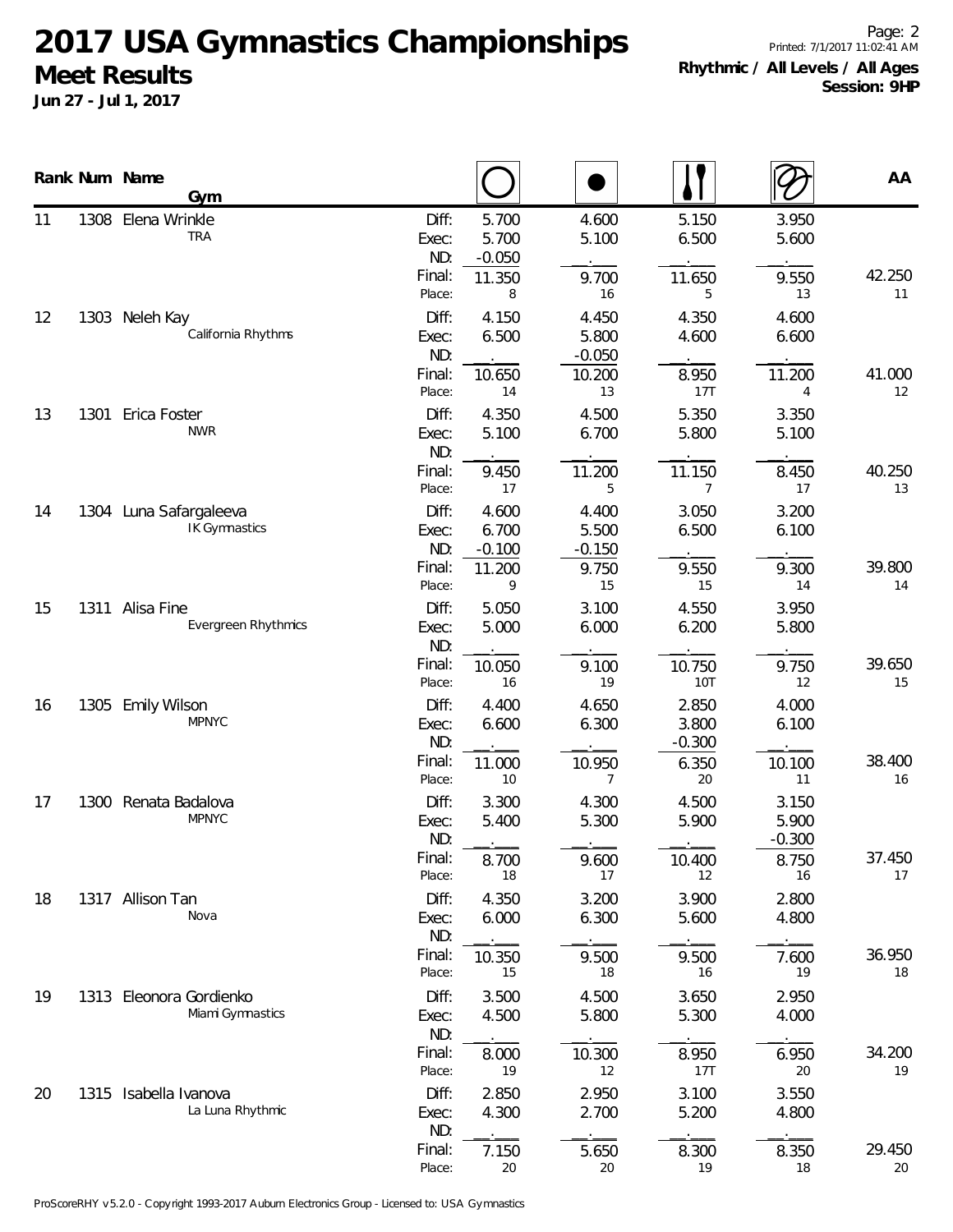**2017 USA Gymnastics Championships**

**Level 9 Team Results**

**Jun 27 - Jul 1, 2017**

|             | 301172017                                                                                                  |             |         |                    |                    |                                      |                            |                            |                            |
|-------------|------------------------------------------------------------------------------------------------------------|-------------|---------|--------------------|--------------------|--------------------------------------|----------------------------|----------------------------|----------------------------|
| <b>Rank</b> | Gym                                                                                                        | <b>Team</b> | Score   |                    |                    |                                      |                            |                            |                            |
| 1           | Team 5                                                                                                     | 5           | 190.450 | 0.000<br><b>OT</b> | 0.000<br><b>OT</b> | 48.950<br>1                          | 45.450<br>4                | 48.800<br>$\overline{2}$   | 47.250<br>1                |
|             | Elvira Belyanova<br>1320<br>Anastasia Vasilyeva<br>1312<br>Darya Cherepanova<br>1316<br>1348<br>Angela Liu |             |         |                    |                    | 13.000<br>12.150<br>11.950<br>11.850 | 12.200<br>10.450<br>11.150 | 12.950<br>11.700<br>12.150 | 12.750<br>12.600<br>10.900 |
|             | 1310<br>Allison Labutin<br><b>Brittaney Jin</b><br>1332                                                    |             |         |                    |                    |                                      | 11.650                     | 12.000                     | 11.000                     |
| 2           | Team <sub>3</sub>                                                                                          | 3           | 186.450 | 0.000<br>OT        | 0.000<br>OT        | 47.000<br>4T                         | 47.500<br>1                | 49.200<br>1                | 42.750<br>3                |
|             | Daria Gittsovich<br>1324<br>1307<br>Jessica Huang                                                          |             |         |                    |                    | 12.350<br>12.150                     | 12.100<br>12.650           | 13.650                     | 12.000                     |
|             | 1323<br>Emily Lin<br>Madeleine Avila<br>1306                                                               |             |         |                    |                    | 11.600<br>10.900                     | 11.550                     | 12.150<br>12.250           | 9.800<br>10.750            |
|             | 1314<br>Patricija Ivanauskaite<br>1301<br>Erica Foster                                                     |             |         |                    |                    |                                      | 11.200                     | 11.150                     | 10.200                     |
| 3           | Team 1                                                                                                     | 1           | 185.700 | 0.000<br><b>OT</b> | 0.000<br><b>OT</b> | 48.850<br>$\overline{2}$             | 46.950<br>$\overline{2}$   | 46.850<br>3                | 43.050<br>$\overline{2}$   |
|             | Elizabeth Birov<br>1319<br>1330<br>Helen Xu<br>Chloe Zhong<br>1325                                         |             |         |                    |                    | 13.150<br>11.950<br>11.900           | 11.900                     | 11.950<br>12.550<br>11.100 | 12.950<br>9.200            |
|             | 1328<br>Elizabet Ivanova<br>Michelle Shvedov<br>1327<br>1336<br>Ani Muradyan                               |             |         |                    |                    | 11.850                               | 11.400<br>12.000<br>11.650 | 11.250                     | 9.700                      |
|             | 1303<br>Neleh Kay                                                                                          |             |         |                    |                    |                                      |                            |                            | 11.200                     |
| 4           | Team 4                                                                                                     | 4           | 179.500 | 0.000<br>OT        | 0.000<br><b>OT</b> | 47.150<br>3                          | 46.550<br>3                | 44.100<br>5                | 41.700<br>5                |
|             | 1318<br>Lisa Gerasimova<br>Sherry Jiang<br>1346<br>Emily Wilson<br>1305<br>Baifan Zhou<br>1326             |             |         |                    |                    | 13.150<br>12.200<br>11.000<br>10.800 | 12.400<br>11.550<br>10.950 | 11.100<br>11.800           | 11.950<br>10.050<br>10.100 |
|             | 1322<br>Jasmine Wong                                                                                       |             |         |                    |                    |                                      | 11.650                     | 10.800                     | 9.600                      |

1300 Renata Badalova 10.400

ProScoreRHY v5.2.0 - Copyright 1993-2017 Auburn Electronics Group - Licensed to: USA Gymnastics